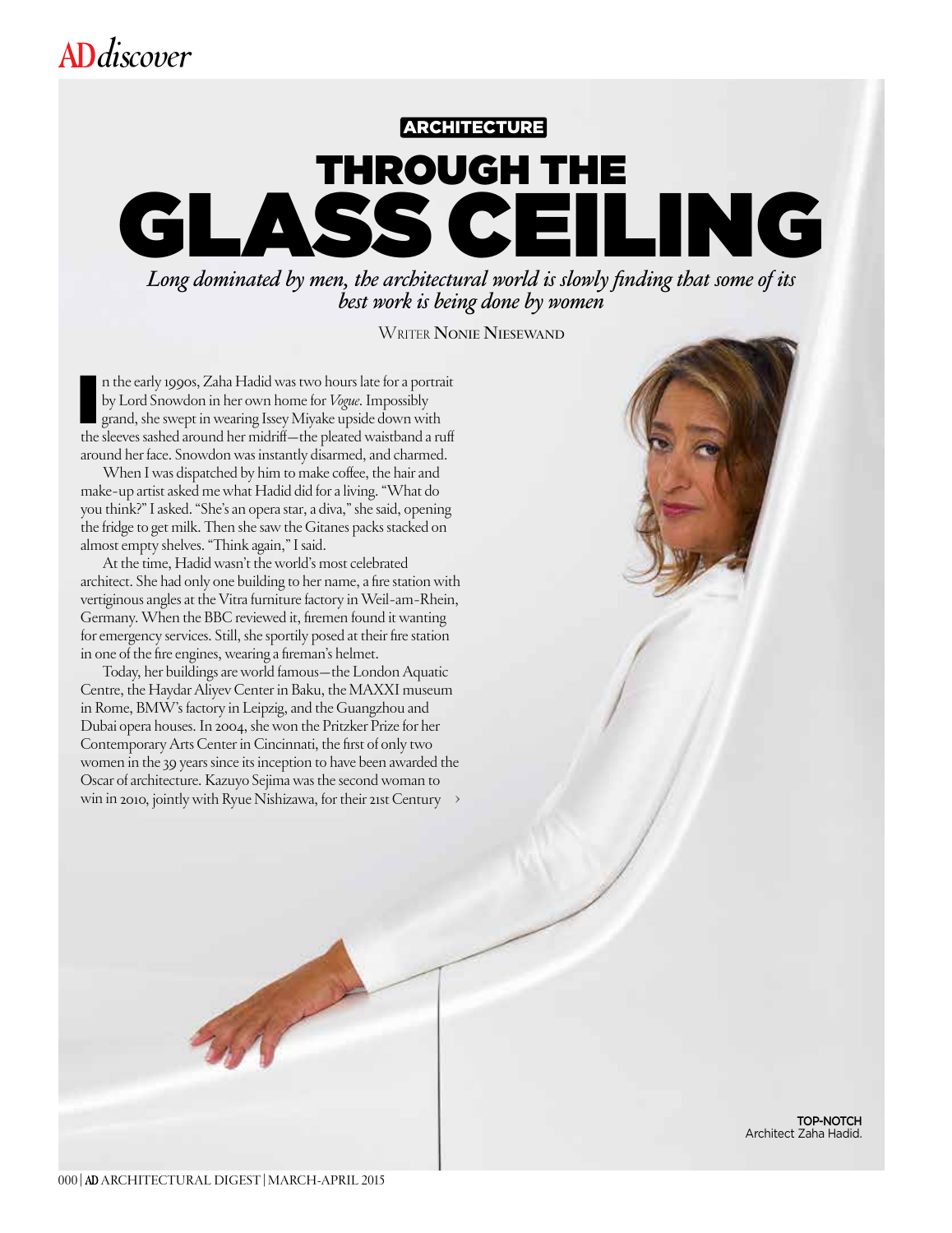

**<** Museum of Contemporary Art in Kanazawa, Japan, which jury chair, Peter Palumbo, described as "delicate and powerful, precise and fluid, ingenious but not overly, or overtly, clever."

#### **DRESSED TO BUILD**

Swapping stilettos for steel capped boots to work on a construction site takes nerves of steel. This is the toughest workplace in the world for a woman. But Hadid shrugs off the difficulties. "Well, I'm a woman, and an Arab," she told me. "What do you expect?"

A 2014 survey in an architectural weekly reported that two thirds of women architects found the building industry hadn't fully accepted their authority. Some indomitable women architects play up their femininity. Behind the bollards and barricades around Kensington and Bloomsbury where her master plan will impact London, Deborah Saunt (the DS of the practice DSDHA she shares with her husband David Hill) dresses to kill. "I grew up on building sites, as both my grandfather and uncle worked as bricklayers," Saunt told me. "Early on, I developed the habit of making sure I was dressed in the most ladylike fashion. There's an assumption that if you try to be one of the boys your intent is questionable. By appearing quite feminine, I almost play to the stereotype and demand to be treated differently."

Dress codes in establishment circles can be as exclusive. Discrimination isn't always one of gender. When I was appointed architectural correspondent for *The Independent* newspaper, I interviewed Jan Kaplický and his partner, Amanda Levete, whose practice, Future Systems, won the Stirling Prize in 1999 for their

Lord's Media Centre. Yet when Levete first went to the Lord's Cricket Ground to show the MCC their plans for the aluminium goggle box on a slender stem, she wasn't allowed into the hallowed pavilion, and stood outside in the rain. "The steward told me, 'You can't come in because you're a woman,' and pointing at Jan, 'He can't come in because he's not wearing a tie.' To the MCC's great credit they gave us that commission." Levete now runs her own practice, AL\_L. In December 2014, she and Hadid earned honourable mentions in the shortlist to build the Dr Bhau Daji Lad Mumbai City Museum.

#### **ROLE MODELS**

Recognition of the role women architects play in world-class buildings is becoming an issue. Feisty Harvard graduates in a group called WID (Women in Design) in 2013 asked the Pritzker jury to consider the joint role played by husband and wife team, Robert Venturi with Denise Scott Brown, in winning the Pritzker for London's National Gallery in 1991. Only, her name didn't appear in the honours. Lord Palumbo, the chair of the Pritzker Architecture Prize jury since 2004, wasn't prepared to "second guess" the decision of a previous jury to retrospectively award her the Pritzker. "As a woman I've felt excluded by the elite of architecture throughout my career," Scott Brown told a news channel afterwards.

By contrast, Jeanne Gang who founded Studio Gang, the hottest name in architecture at present, got the American Institute of Architects to award a posthumous prize to Julie Morgan

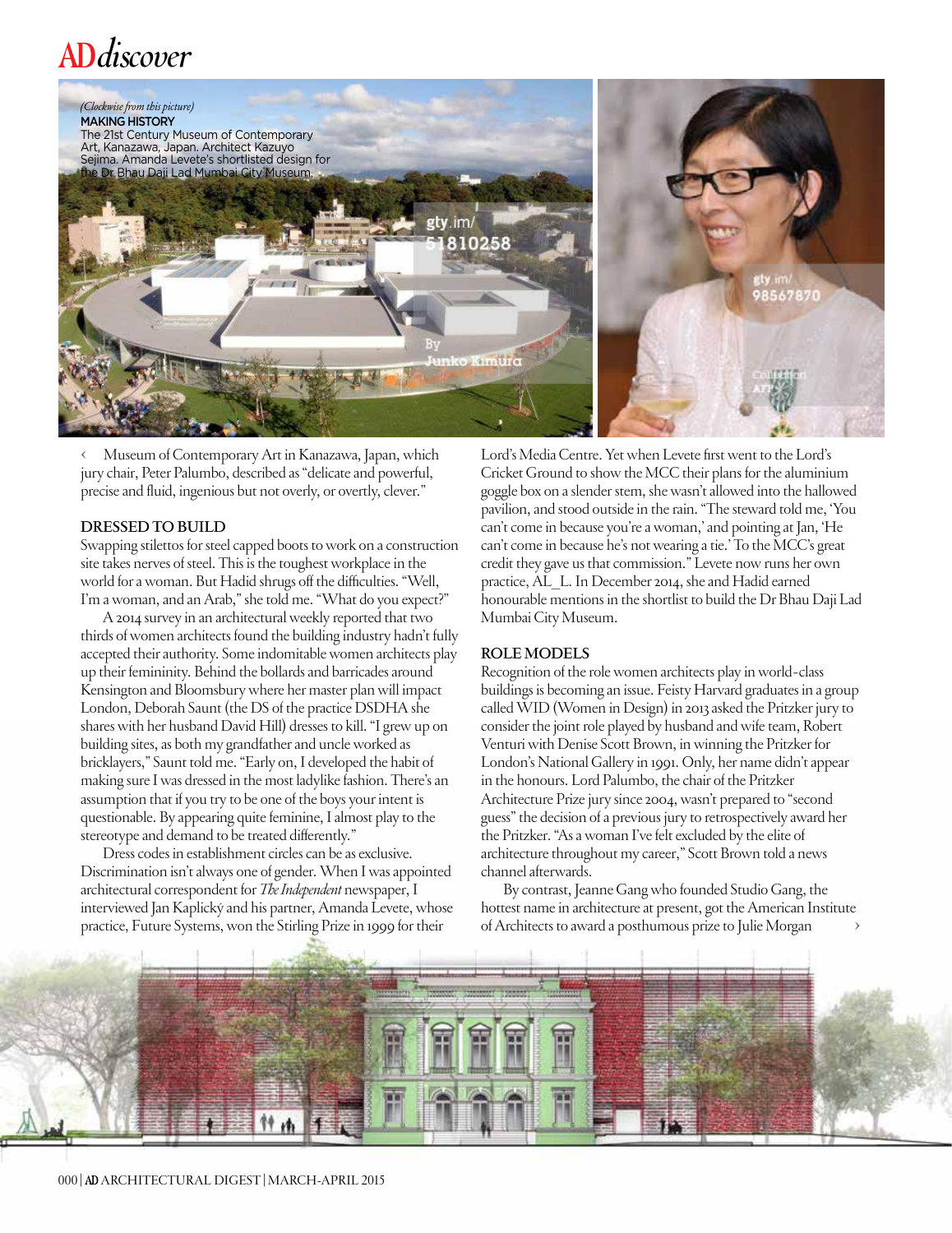

*(Clockwise from the top)*  ARCHITECTURAL ICONS Levete's completed Media Centre at Lord's Cricket Ground. Architect Jeanne Gang. A rendering of Gang's design for the Tellapur O2, a residential complex in Hyderabad. Architect Amanda Levete.



000| ARCHITECTURAL DIGEST|MARCH-APRIL 2015

**<** (1872-1957), designer of the Hearst Castle in California. "I'm pretty proud of that," says Gang, who has the distinction of designing the tallest building in the world by a woman—the 859-foot-tall (262 metres) Aqua Tower in Chicago. It's also the smartest, with an undulating facade that extends the floor plates into wafer thin concrete balconies so that inhabitants can step outside, no matter how high in the sky they live—cooled by the wind in sweltering Chicago summers, and warmed by the sun in winter. "I'm really into performance, how a building responds to needs, not just how it looks" says Gang. While she grew up doing math on bridges with her engineering father, she admits that, "to win projects, women have to go above and beyond."

When Sarah Wigglesworth, of Sarah Wigglesworth Architects, graduated in architecture from Cambridge University in 2006, there wasn't a single female in the faculty. "No role models, no buildings by women to review or study. I felt like a round peg in a square hole." Today, she teaches graduates at Sheffield University, male and female, to remain true to their vision, and "to debunk the mystique of the single male hero who, with one sweep of a pen, achieves genius."

The first woman in India to open her own practice, Shilpa Architects, in 1979, Sheila Sri Prakash nearly didn't get the chance to study architecture. When she applied to Chennai's Anna University, the dean questioned her conviction. "He asked if I would be depriving a male aspirant of a career! With hindsight, these challenges drew me to my profession with even greater ferocity," she says. "At an international seminar, I was appalled to be asked if good Indian design was an oxymoron. Indian corporations today rival the world's wealthiest, and it's a challenge to convince them to emerge as patrons of holistic sustainability or indo-centric grandeur."

#### **ON THEIR OWN**

Just over 20 per cent of architects are women according to the most recent statistics, with only 14 per cent working as directors or partners of practices. Worse, according to 2014 data by the United Kingdom's Office of National Statistics, women architects working part-time earned 25 per cent less than men, while full-time women architects earned 17 per cent less than men.

Cindy Walters—Director of Walters & Cohen Architects, which she co-founded with fellow woman architect Michál Cohen—believes the only way to break the glass ceiling is for women to start their own practice. Walters & Cohen's first big project was the Yehudi Menuhin School in Surrey, and ever since, the two-woman team has gained a reputation for designing schools that kids want to attend. Currently, they are building a huge one in Moscow. The number of women graduates still practising after 10 years drops, as having children disadvantages women architects. Neither of the two women who won the Pritzker have kids.

In 2007, Anna Heringer won the Aga Khan Award for Architecture, two years after she started her own practice in Germany. She still gets asked her why she hasn't built so much since. "I tell them it's because I have a five-year-old daughter, so I can't manage a large office and travel on international projects," she says. "So I concentrate on sustainability and quality, not quantity. It's not all about number crunching, more a question of aesthetics and ethics."

"Beautiful, meaningful and humane" was the verdict of the **>**